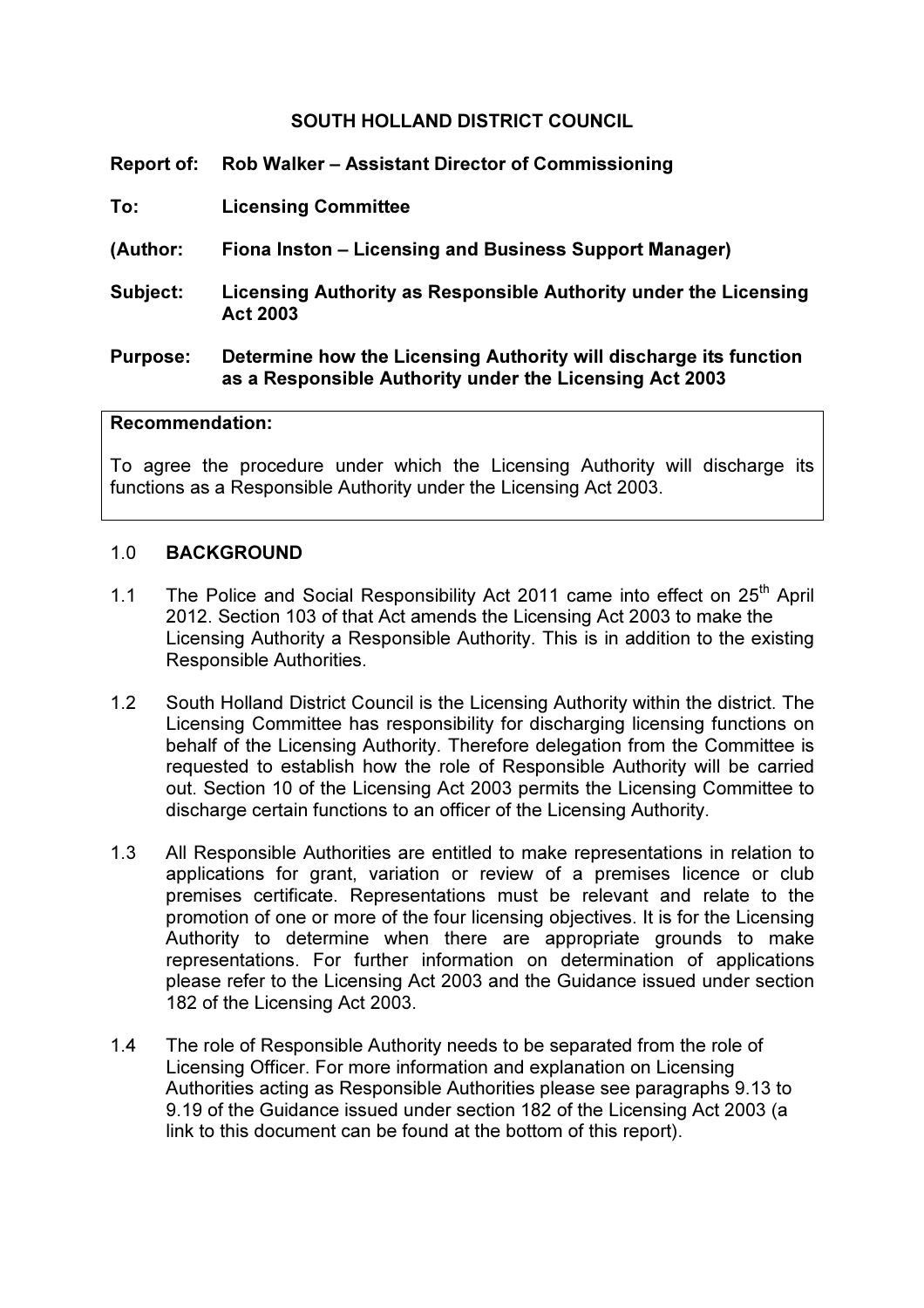# 2.0 OPTIONS

- 2.1 The Licensing Committee are requested to consider:
	- a) Delegation of the Responsible Authority function to the following officer posts: Licensing & Business Support Manager, Food, Health & Safety Manager and Environmental Protection Manager. These posts are shared between Breckland Council and South Holland District Council.
	- b) Supporting the proposal to examine each application or problem premises on a case by case basis in conjunction with other Responsible Authorities if appropriate, taking into account the requirement to promote the licensing objectives and to have regard to the Council's Statement of Licensing Policy and the Guidance issued under section 182 of the Licensing Act 2003.

# 3.0 REASONS FOR RECOMMENDATION(S)

- 3.1 In order to protect the impartiality of the Licensing Authority, to reduce the possible conflict of interest and to ensure a fair hearing it is necessary to separate the role of Responsible Authority from the process of handling applications and servicing the Licensing Committee. These duties are currently carried out by the Licensing Officer and there is no further scope for separation of roles within the Licensing Team.
- 3.2 It is felt that the Environmental Health Managers provide the best available separation of roles and knowledge of Licensing and so are best placed to carry out the Responsible Authority duties on behalf of the Licensing Authority.

# 4.0 EXPECTED BENEFITS

4.1 The benefits of formalising the arrangement is that we have robust procedures and delegation in place to exercise the Council's duties under the Licensing Act 2003.

### 5.0 IMPLICATIONS

### 5.1 Carbon Footprint & Environmental Issues

# 5.1.1None

# 5.2 Constitution & Legal

5.2.1Decisions made by and on behalf of the Licensing Authority may be subject to challenge in the courts.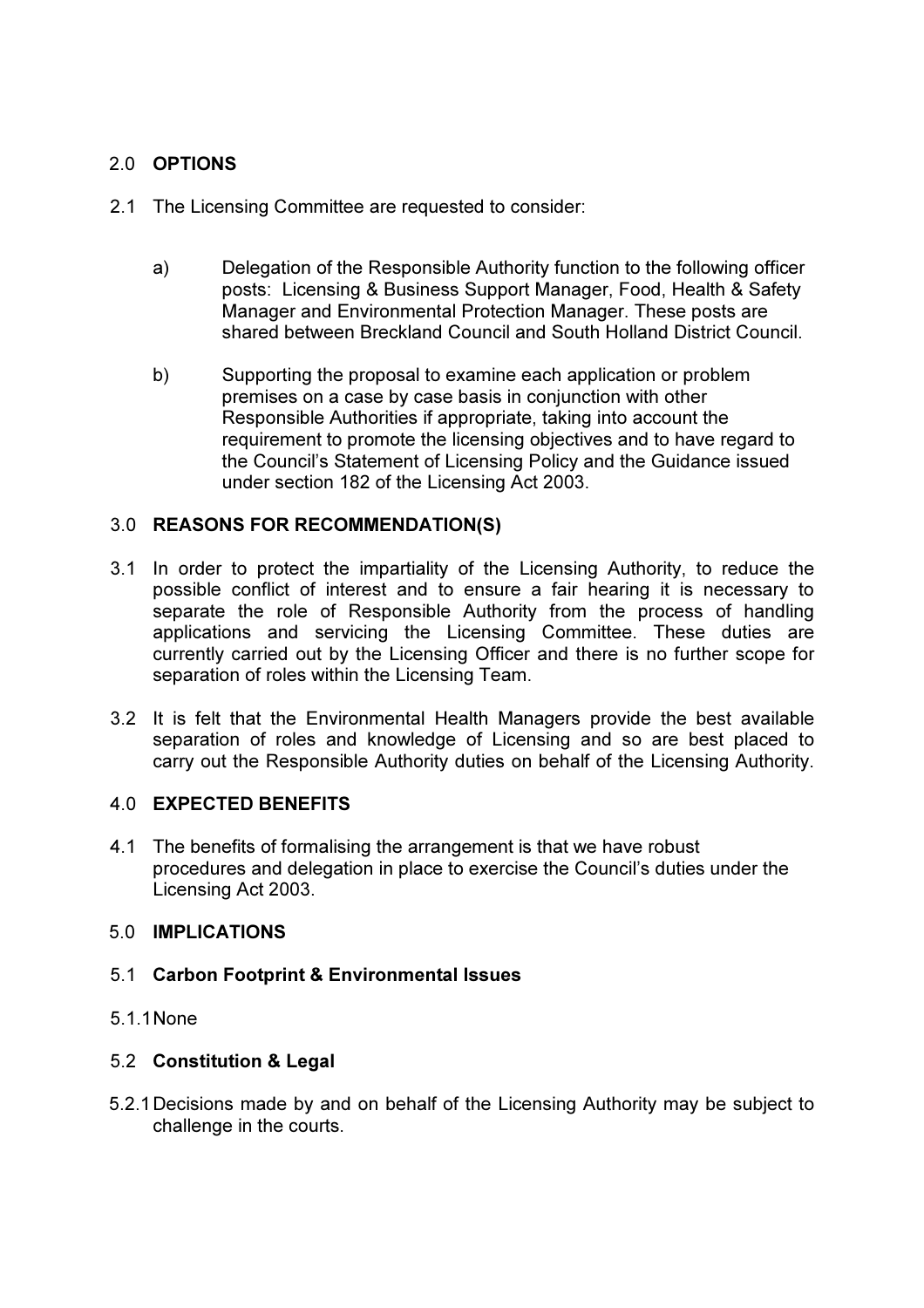5.2.2It is proposed to delegation of the Responsible Authority function to the following officer posts: Licensing & Business Support Manager, Food, Health & Safety Manager and Environmental Protection Manager.

### 5.3 Contracts

5.3.1 None

### 5.4 Corporate Plan

5.4.1None

### 5.5 Crime and Disorder

5.5.1None

# 5.6 Equality and Diversity & Human Rights

5.6.1 None

### 5.7 Financial

5.7.1None

### 5.8 Risk Management

5.8.1 Failure to have clear distinction between the role of the licensing officer and the responsible authority in cases which require hearings etc could result in appeals or judicial review.

### 5.9 Staffing

5.9.1 None

### 5.10 Stakeholders / Consultation

5.10.1None

### 5.11 Other

5.11.1 An amendment to South Holland's District Council Statement of Licensing Policy to reflect the Committee's decision would be necessary. The policy is to be updated in due course to reflect further legislative changes due in October 2012.